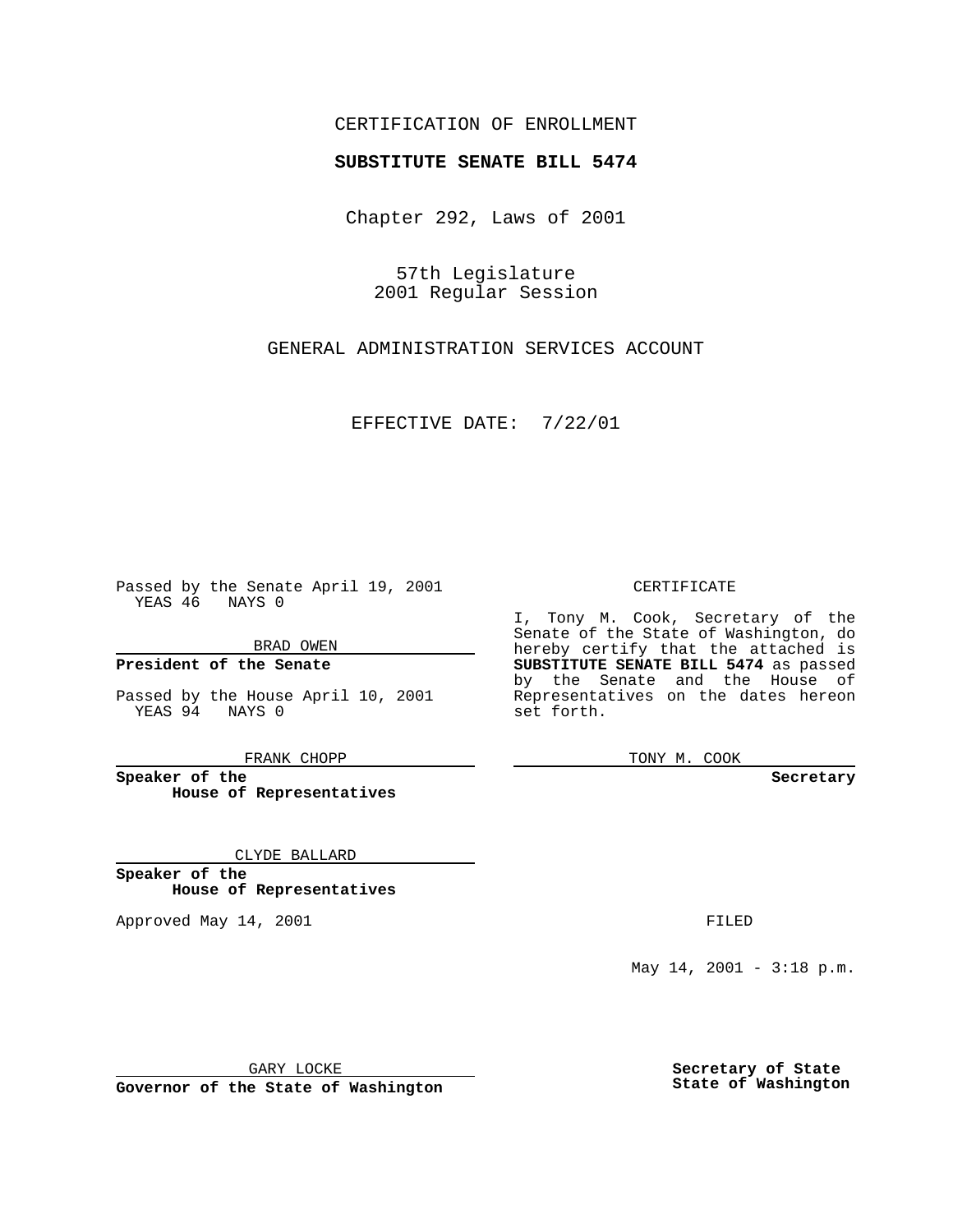## **SUBSTITUTE SENATE BILL 5474** \_\_\_\_\_\_\_\_\_\_\_\_\_\_\_\_\_\_\_\_\_\_\_\_\_\_\_\_\_\_\_\_\_\_\_\_\_\_\_\_\_\_\_\_\_\_\_

\_\_\_\_\_\_\_\_\_\_\_\_\_\_\_\_\_\_\_\_\_\_\_\_\_\_\_\_\_\_\_\_\_\_\_\_\_\_\_\_\_\_\_\_\_\_\_

### AS AMENDED BY THE HOUSE

Passed Legislature - 2001 Regular

#### **State of Washington 57th Legislature 2001 Regular Session**

**By** Senate Committee on Ways & Means (originally sponsored by Senators B. Sheldon, Winsley, Spanel, Long and Fraser; by request of Department of General Administration)

READ FIRST TIME 02/23/01.

1 AN ACT Relating to consolidating funds within the general 2 administration services account; amending RCW 39.35.060, 43.19.025, and 3 43.19.1923; and repealing RCW 39.35C.110.

4 BE IT ENACTED BY THE LEGISLATURE OF THE STATE OF WASHINGTON:

5 **Sec. 1.** RCW 39.35.060 and 1996 c 186 s 404 are each amended to 6 read as follows:

 The department may impose fees upon affected public agencies for the review of life-cycle cost analyses. The fees shall be deposited in 9 the ((energy efficiency services account established in RCW 10 <del>39.35C.110</del>)) general administration services account. The purpose of the fees is to recover the costs by the department for review of the analyses. The department shall set fees at a level necessary to recover all of its costs related to increasing the energy efficiency of state-supported new construction. The fees shall not exceed one-tenth of one percent of the total cost of any project or exceed two thousand dollars for any project unless mutually agreed to. The department shall provide detailed calculation ensuring that the energy savings resulting from its review of life-cycle cost analysis justify the costs of performing that review.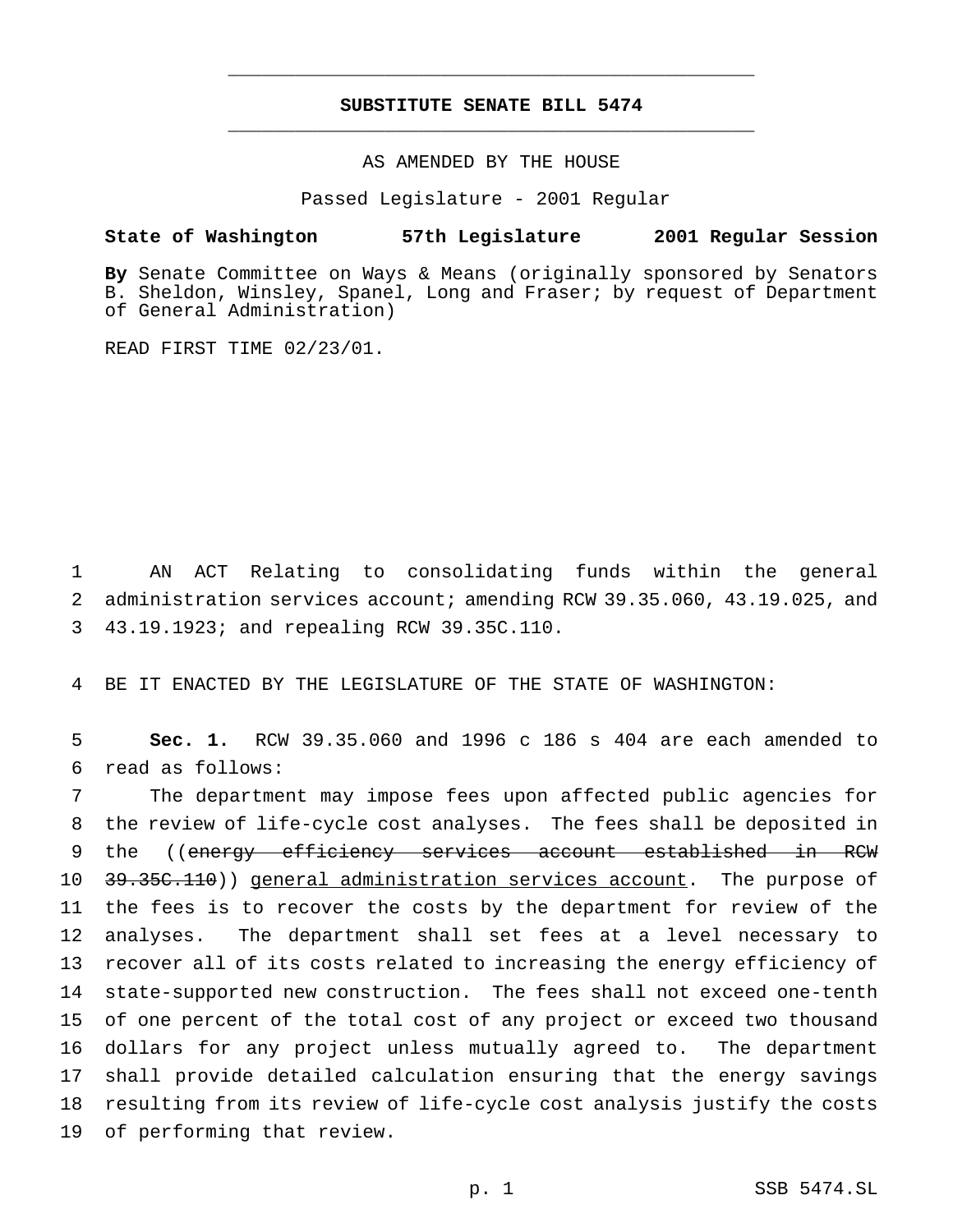**Sec. 2.** RCW 43.19.025 and 1998 c 105 s 1 are each amended to read as follows:

3 The general ((services)) administration ((fgeneral administration 4 services})) services account is created in the custody of the state treasurer and shall be used for all activities previously budgeted and accounted for in the following internal service funds: The motor transport account, the general administration management fund, the general administration facilities and services revolving fund, the central stores revolving fund, the surplus property purchase revolving 10 fund, ((and)) the risk management account<u>, and the energy efficiency</u> 11 services account. Only the director or the director's designee may 12 authorize expenditures from the account. The account is subject to the allotment procedures under chapter 43.88 RCW.

 **Sec. 3.** RCW 43.19.1923 and 1998 c 105 s 6 are each amended to read as follows:

 The general administration services account shall be used for the purchase of supplies and equipment handled or rented through central stores, and the payment of salaries, wages, and other costs incidental to the acquisition, operation, and maintenance of the central stores, and other activities connected therewith, which shall include utilities 21 services. ((Disbursements from the account for the purchasing and contract administration activities of the division of purchasing within the department are subject to appropriation and allotment procedures 24 under chapter 43.88 RCW. Disbursements for all other state purchasing activities within the general administration services account are not 26 subject to appropriation.)) The account shall be credited with all 27 receipts from the rental, sale<sub> $L$ </sub> or distribution of supplies, equipment, and services rendered to the various state agencies. Central stores, utilities services, and other activities within the general administration services account shall be treated as separate operating entities for financial and accounting control. Financial records involving the general administration services account shall be designed to provide data for achieving maximum effectiveness and economy of each individual activity within the account.

 NEW SECTION. **Sec. 4.** RCW 39.35C.110 (Energy efficiency services account--Fees) and 1996 c 186 s 415 & 1991 c 201 s 12 are each repealed.